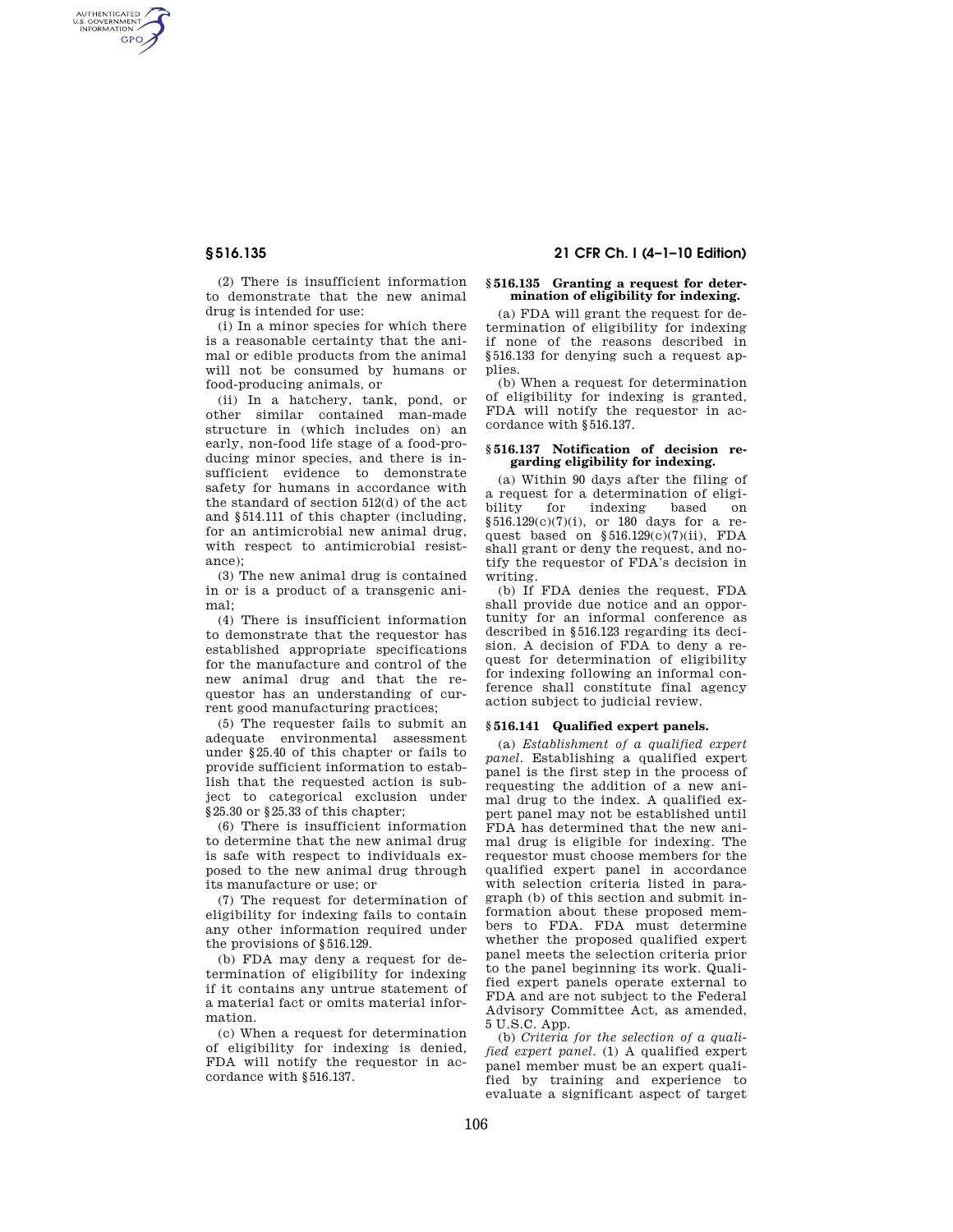## **Food and Drug Administration, HHS § 516.141**

animal safety or effectiveness of the new animal drug under consideration.

(2) A qualified expert panel member must certify that he or she has a working knowledge of section 572 of the act (the indexing provisions of the statute) and this subpart, and that he or she has also read and understood a clear written statement provided by the requestor stating his or her duties and responsibilities with respect to reviewing the new animal drug proposed for addition to the index.

(3) A qualified expert panel member may not be an FDA employee.

(4) A qualified expert panel must have at least three members.

(5) A qualified expert panel must have members with a range of expertise such that the panel, as a whole, is qualified by training and experience to evaluate the target animal safety and effectiveness of the new animal drug under consideration.

(6) Unless FDA makes a determination to allow participation notwithstanding an otherwise disqualifying financial interest, a qualified expert panel member must not have a conflict of interest or the appearance of a conflict of interest, as described in paragraph (g) of this section.

(c) *Requestor responsibilities*. (1) The requestor must:

(i) Choose members for the qualified expert panel in accordance with selection criteria listed in paragraph (b) of this section.

(ii) Provide each potential expert panel member a copy of section 572 of the act (the indexing provisions of the statute) and this subpart and obtain certification that he or she has a working knowledge of the information.

(iii) Provide each potential expert panel member a written statement describing the purpose and scope of his or her participation on the qualified expert panel and obtain certification that he or she has read and understood the information. The written statement should describe the duties and responsibilities of qualified expert panels and their members established by paragraphs (e) and (f) of this section, including the need to prepare a written report under §516.143.

(iv) Obtain information from each potential expert panel member dem-

onstrating that he or she is qualified by training and experience to evaluate the target animal safety and effectiveness of the new animal drug under consideration. This information can be obtained from a comprehensive curriculum vitae or similar document.

(v) Notify each potential expert panel member that he or she must submit information relating to potential conflict of interest directly to FDA in a timely manner, as required in paragraph (e)(6) of this section.

(2) The requestor must submit, in writing, the names and addresses of the proposed qualified expert panel members and sufficient information about each proposed member for FDA to determine whether the panel meets the selection criteria listed in paragraphs  $(b)(1)$  through  $(b)(5)$  of this section.

(3) After FDA has determined that the qualified expert panel meets the selection criteria, the requestor must provide to the panel all information known by the requestor that is relevant to a determination of the target animal safety and the effectiveness of the new animal drug at issue. In addition, the requestor must notify FDA of the name of the qualified expert panel leader.

(4) The requestor must immediately notify FDA if it believes a qualified expert panel member no longer meets the selection criteria listed in paragraph (b) of this section or is otherwise not in compliance with the requirements of this section.

(5) If a qualified expert panel member cannot complete the review for which he or she was selected, the requestor must either choose a replacement or justify the continued work of the panel in the absence of the lost panelist. In either case, the requestor must submit sufficient information for FDA to determine whether the proposed revised qualified expert panel meets the selection criteria listed in paragraphs (b)(1) through (b)(5) of this section.

(6) The requestor must keep copies of all information provided to, or received from, qualified expert panel members, including the written report, for 2 years after the completion of the report, or the product is added to the index, whichever occurs later, and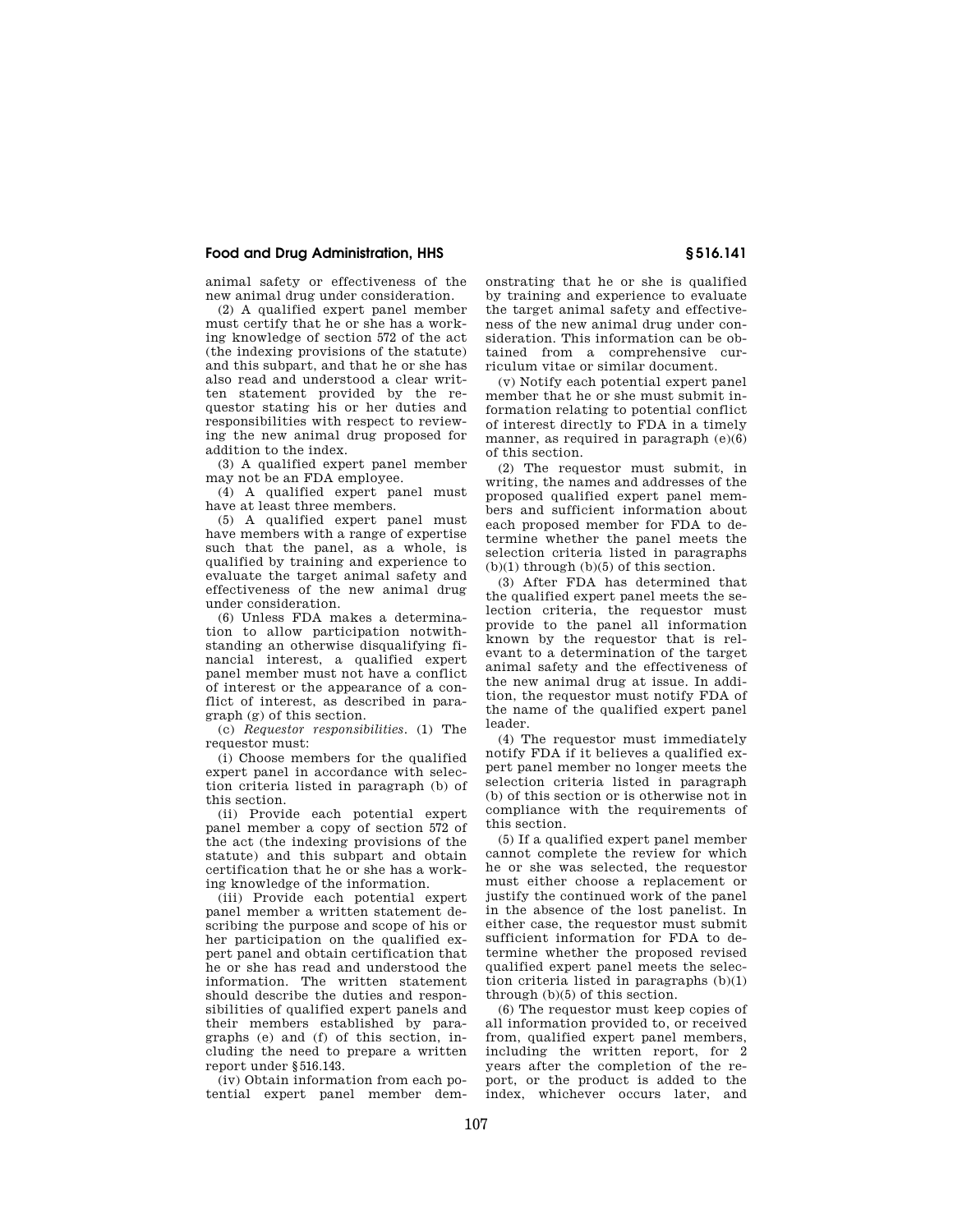make them available to a duly authorized employee of the agency at all reasonable times.

(d) *FDA responsibilities*. (1) FDA will determine whether the requestor's proposed qualified expert panel meets the selection criteria listed in paragraph (b) of this section. FDA will expeditiously inform the requestor, in writing, of its determination. If FDA determines that the qualified expert panel does not meet the selection criteria, FDA will provide due notice and an opportunity for an informal conference as described in §516.123. A determination by FDA that a proposed qualified expert panel does not meet the selection criteria following an informal conference shall constitute final agency action subject to judicial review.

(2) If FDA determines that a qualified expert panel no longer meets the selection criteria listed in paragraph (b) of this section or that the panel or its members are not in compliance with the requirements of this section, the agency will expeditiously inform the requestor, in writing, of this determination and provide due notice and an opportunity for an informal conference as described in §516.123. A determination by FDA, following an informal conference, that a qualified expert panel no longer meets the selection criteria listed in paragraph (b) of this section or that the panel or its members are not in compliance with the requirements of this section shall constitute final agency action subject to judicial review.

(e) *Responsibilities of a qualified expert panel member*. A qualified expert panel member must do the following:

(1) Continue to meet all selection criteria described in paragraph (b) of this section.

(2) Act in accordance with generally accepted professional and ethical business practices.

(3) Review all information relevant to a determination of the target animal safety and effectiveness of the new animal drug provided by the requestor. The panel should also consider all relevant information otherwise known by the panel members, including anecdotal information.

(4) Participate in the preparation of the written report of the findings of

**§ 516.141 21 CFR Ch. I (4–1–10 Edition)** 

the qualified expert panel, described in §516.143.

(5) Sign, or otherwise approve in writing, the written report. Such signature or other written approval will serve as certification that the written report meets the requirements of the written report in §516.143.

(6) Provide the information relating to potential conflict of interest described in paragraph (g) of this section to FDA for its consideration. Such information should be submitted directly to the Director, OMUMS, when notified by the requestor.

(7) Immediately notify the requestor and FDA of any change in conflict of interest status.

(8) Certify at the time of submission of the written report that there has been no change in conflict of interest status, or identify and document to FDA any such change.

(f) *Additional responsibilities of a qualified expert panel leader*. (1) The qualified expert panel leader must ensure that the activities of the panel are performed efficiently and in accordance with generally accepted professional and ethical business practices.

(2) The qualified expert panel leader serves as the principal point of contact between representatives of the agency and the panel.

(3) The qualified expert panel leader is responsible for submitting the written report and all notes or minutes relating to panel deliberations to the requestor.

(4) The qualified expert panel leader must maintain a copy of the written report and all notes or minutes relating to panel deliberations that are submitted to the requestor for 2 years after the report is submitted. Such records must be made available to a duly authorized employee of the agency for inspection at all reasonable times.

(g) *Prevention of conflicts of interest*. (1) For the purposes of this subpart, FDA will consider a conflict of interest to be any financial or other interest that could impair a person's objectivity in serving on the qualified expert panel or could create an unfair competitive advantage for a person or organization.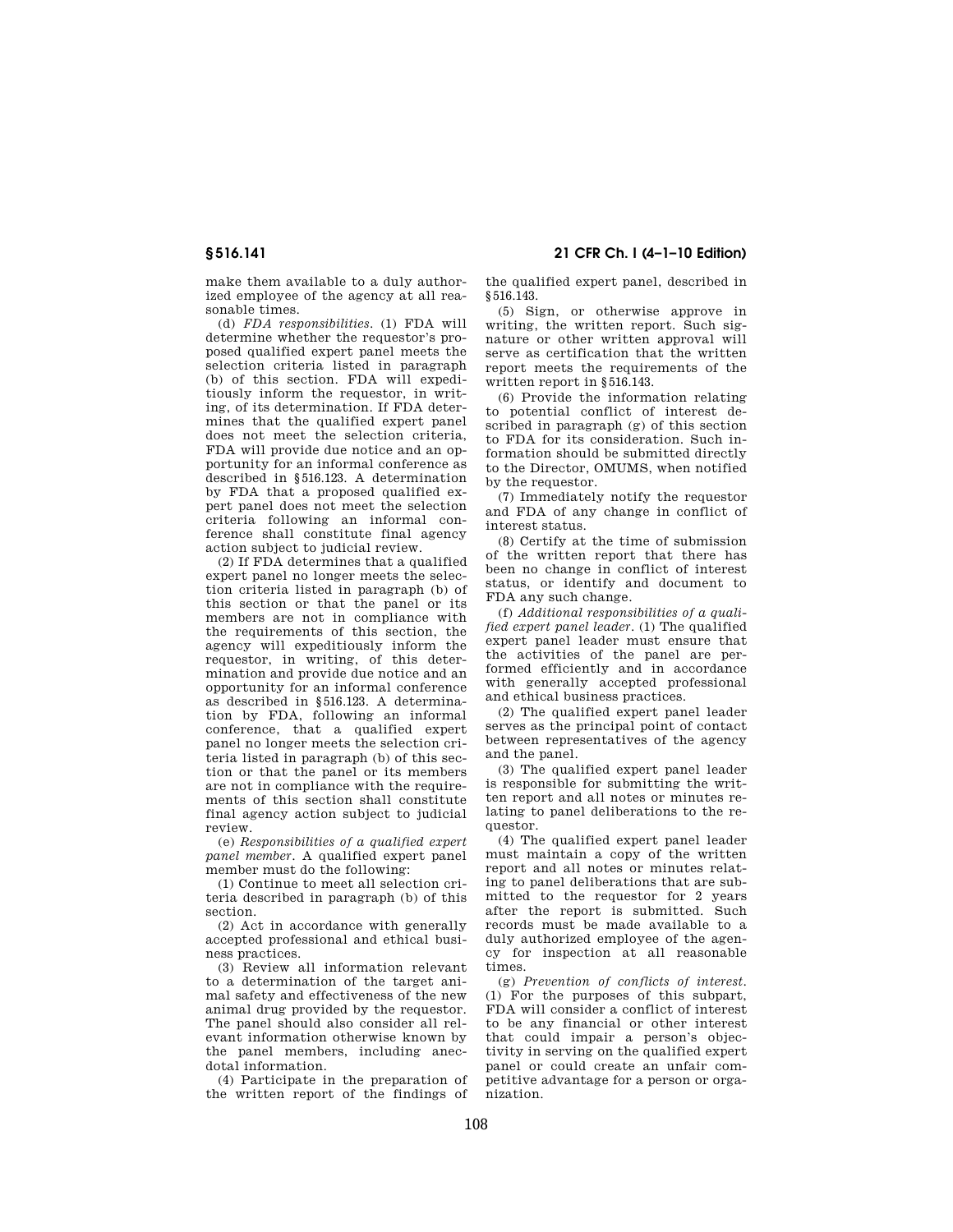# **Food and Drug Administration, HHS § 516.141**

(2) Factors relevant to whether there is a conflict of interest or the appearance of a conflict of interest include whether the qualified expert panel member, their spouse, their minor children, their general partners, or any organizations in which they serve as an officer, director, trustee, general partner or employee:

(i) Is currently receiving or seeking funding from the requestor through a contract or research grant (either directly or indirectly through another entity, such as a university).

(ii) Has any employment, contractual, or other financial arrangement with the requestor other than receiving a reasonable fee for serving as a member of the qualified expert panel.

(iii) Has any ownership or financial interest in any drug, drug manufacturer, or drug distributor which will benefit from either a favorable or unfavorable evaluation or opinion.

(iv) Has any ownership or financial interest in the new animal drug being reviewed by the qualified expert panel.

(v) Has participated in the design, manufacture, or distribution of any drug that will benefit from either a favorable or unfavorable opinion of the qualified expert panel.

(vi) Has provided within 1 year any consultative services regarding the new animal drug being reviewed by the qualified expert panel.

(vii) Has entered into an agreement in which fees charged or accepted are contingent upon the panel member making a favorable evaluation or opinion.

(viii) Receives payment for services related to preparing information the requestor presents to the qualified expert panel, other than for services related to the written report described in §516.143.

(3) To permit FDA to make a decision regarding potential conflict of interest, a potential qualified expert panel member must submit to the Director, OMUMS, the following information relating to themselves, their spouse, their minor children, their general partners, or any organizations in which they serve as an officer, director, trustee, general partner or employee, regarding the following issues to the extent that they are, in any way, relevant to the subject of the review of the qualified expert panel:

(i) Investments (for example, stocks, bonds, retirement plans, trusts, partnerships, sector funds, etc.), including for each the following: Name of the firm, type of investment, owner (self, spouse, etc.), number of shares / current value.

(ii) Employment (full or part time, current or under negotiation), including for each the following: Name of the firm, relationship (self, spouse, etc.), position in firm, date employment or negotiation began.

(iii) Consultant/advisor (current or under negotiation), including for each the following: Name of the firm, topic/ issue, amount received, date initiated.

(iv) Contracts, grants, Cooperation Research and Development Agreement (CRADAs) (current or under negotiation), including for each the following: Type of agreement, product under study and indications, amount of remuneration (institution/self), time period, sponsor (government, firm, institution, individual), role of the person (site investigator, principal investigator, coinvestigator, partner, no involvement, other), awardee.

(v) Patents/royalties/trademarks, including for each the following: Description, name of firm involved, income received.

(vi) Expert witness (last 12 months or under negotiation), including for each the following: For or against, name of firm, issue, amount received.

(vii) Speaking/writing (last 12 months or under negotiation), including for each the following: Firm, topic/issue, amount received (honorarium/travel), date.

(viii) Whether the potential qualified expert panel member, their spouse, their minor children, their general partners or any organizations in which they serve as an officer, director, trustee, general partner or employee, have had, at any time in the past, involvement of the kind noted in paragraph  $(g)(3)(i)$  through  $(g)(3)(vii)$  of this section with respect to the animal drug that is the subject of the qualified expert panel review.

(ix) Whether there are any other involvements (other kinds of relationships) that would give the appearance